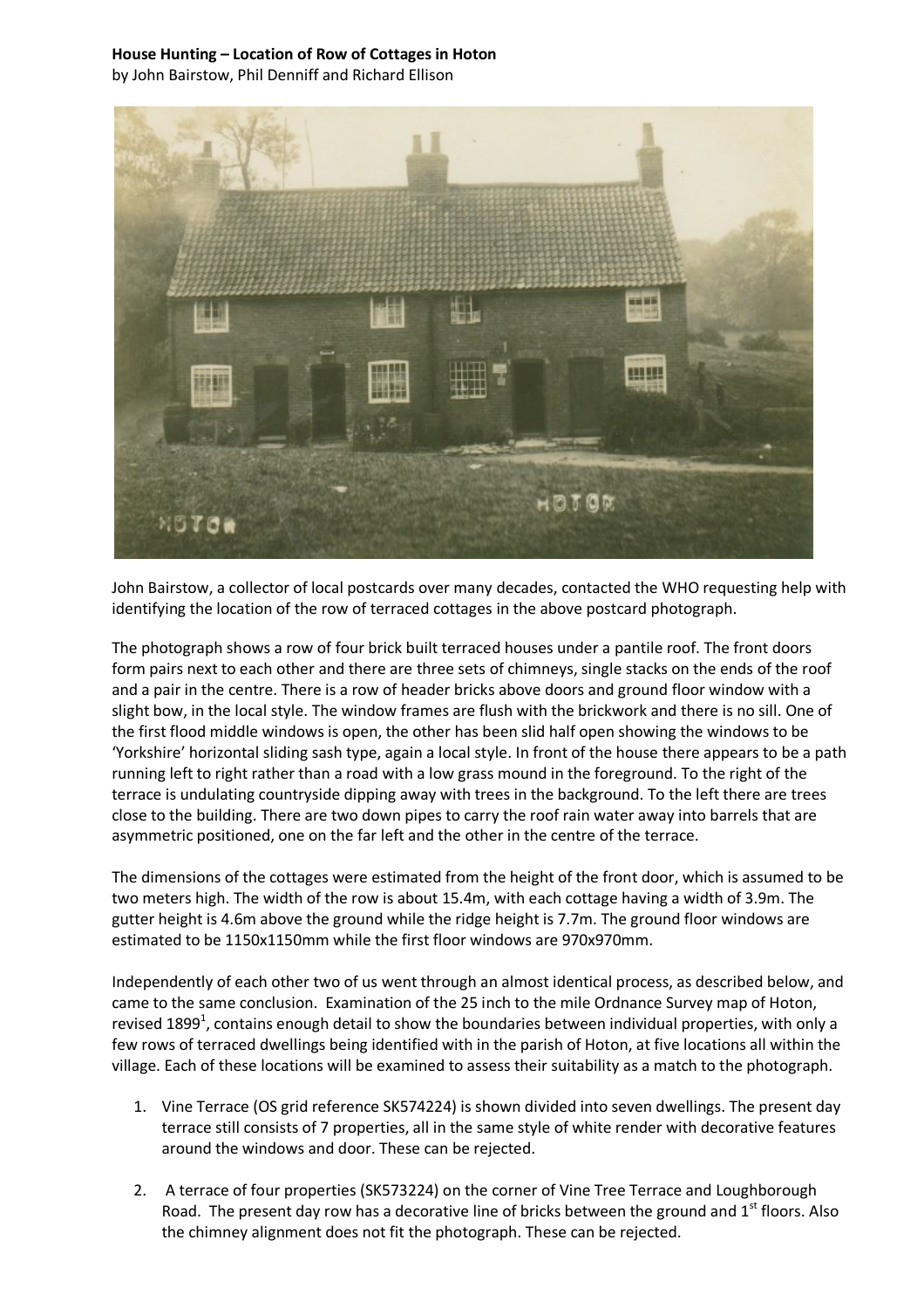

*25 inch OS map* surveyed *1883, revised 1919 & published 1921 and Google Arial view of the same area.* 

3. A row of five terrace house (SK574226) on Wymeswold Road. The terrace is too long and the roof line is split. These can be rejected.



4. There are five groups on multiple buildings shown on Ordnance Survey maps in the small dell to the east of Rempston Road at the northern edge of Hoton (SK573228). A western group comprises three, five and six building units. Of these the three building unit (4a) and six building unit (4b) are no longer standing and were probably farm outbuildings. The group of five buildings (4c) is a row of cottages, which today are rendered and divided into three with two pairs of chimneys that do not match the photograph. All three sites can be excluded. The other group consists of a liner (4d) and non linear (4e) blocks of four building each. The non liner group can be excluded on the grounds of shape and the liner group because the unit sizes are uneven with one being too small to be a dwelling. If either of these groups are still standing they have been highly modified.



5. The final group of terraced building identified with in Hoton parish consists of four groups each of four buildings (SK573226) on west of Remstone Road just to the north of the Pack Arms. Two of the groups (5a and 5b) disappeared between the 1899 and 1919 revisions of the OS maps. Of the two 5a is a potential candidate for the row of terrace cottages, except that the building sizes are slightly uneven and the background would not match the photograph. If the photograph was taken from the north the other building would appear in the background, while if taken from the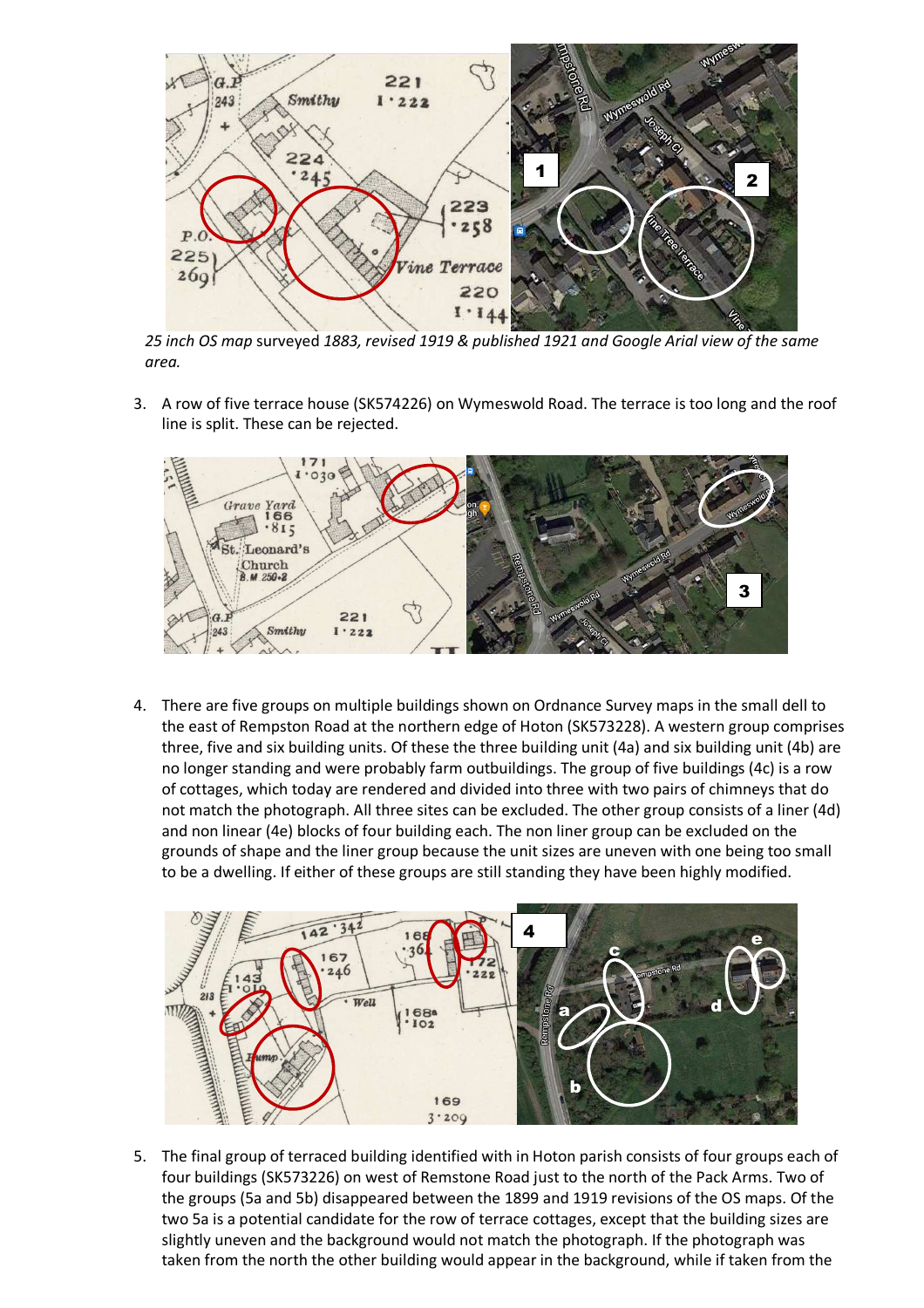south the background would be seen to be sloping away, while in reality it rises slightly. The group 5c can be rejected because of the varying sizes of the buildings, a split in the roof line and the cottage at the western end has three stories while the others are two. The group 5d are potential candidates as they are of uniform size. However a new detached house has since been built on the site, so a direct comparison with the photograph is not possible. If this is the group of four cottages, they would have faced the road and the photograph is likely to have been of the front of the cottages rather than the back. This present a problem in that a low grass bank can be seen in front of the cottages with a path running from left to right between the mound and the dwellings. However open field to the right of the new detached house and the general slope of the land are in agreement with the photograph, if the photograph were taken from the road. The bank could be accounted for, if as seems likely, the present day pavement did not exist.



The current occupants of the detached house confirmed that there was indeed a row of cottages on the site that was demolished in 1969 and kindly provided a photograph of them just prior to their demolition.



*View of cottages in 1969 just prior to demolition. Note Pack Arms in background* 



*Current view (2022) of site for row of cottages (19, Rempstone Road, Hoton LE12 5SJ) looking south east.*